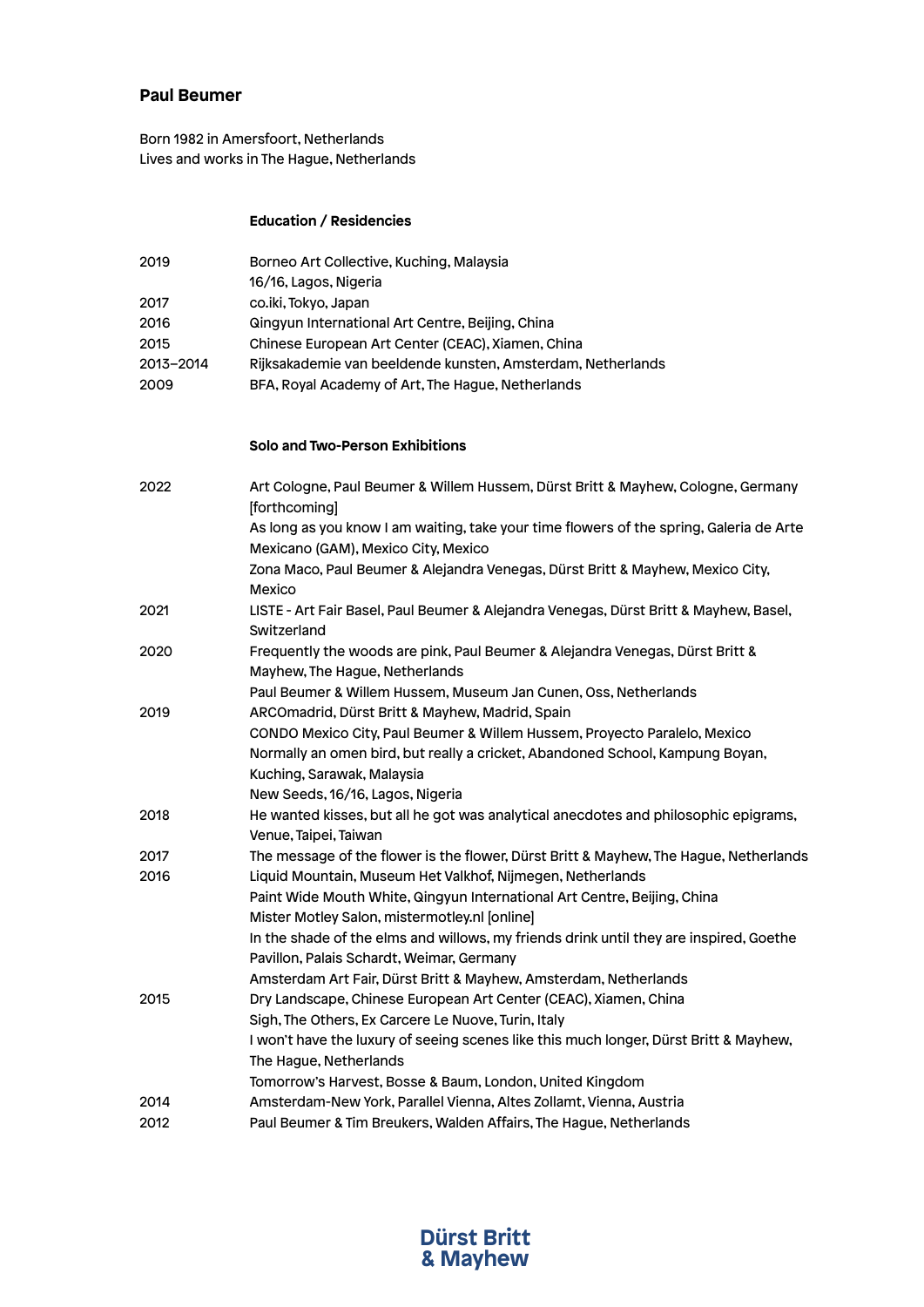- 2011 Watching the Third World Slide By Through the Prism of a Champagne Glass, Galerie De Expeditie, Amsterdam, Netherlands
- 2010 The Empire on which the Sun Never Sets, Wetering Galerie, Amsterdam, Netherlands

### **Selected Group Exhibitions**

| 2020 | Other. Wordly, Fries Museum, Leeuwarden, Netherlands                                                        |
|------|-------------------------------------------------------------------------------------------------------------|
|      | Vèf Jaah!, Dürst Britt & Mayhew, The Hague, Netherlands                                                     |
| 2019 | Haagse Heritage, Heden, The Hague, Netherlands                                                              |
| 2018 | NADA Miami, Miami, United States                                                                            |
|      | Parallel Vienna, Lassallestrasse 1, Vienna, Austria                                                         |
|      | The odd uneven time, Dürst Britt & Mayhew, The Hague, Netherlands                                           |
|      | ARCOlisboa, Lisbon, Portugal                                                                                |
| 2017 | Stretch Release, Dürst Britt & Mayhew, The Hague, Netherlands                                               |
|      | CODE Art Fair, Copenhagen, Denmark                                                                          |
| 2016 | Black. From charcoal to high-res, Museum Kranenburgh, Bergen, Netherlands                                   |
|      | Drawing Front: Teach me a new language, TETEM kunstruimte, Enschede, Netherlands<br>[catalogue]             |
|      | FLOWERBANK, X BANK, Amsterdam, Netherlands                                                                  |
|      | SUNDAY Art Fair, London, United Kingdom                                                                     |
| 2015 | Urbi et Orbi, Dürst Britt & Mayhew, The Hague, Netherlands                                                  |
| 2014 | RijksakademieOPEN, Rijksakademie van beeldende kunsten, Amsterdam, Netherlands<br>[catalogue]               |
|      | There is no I, W139, Amsterdam, Netherlands                                                                 |
|      | New, Newer, Newest - painters on view, Gallery of the Leiden University Medical                             |
|      | Center, Leiden, Netherlands                                                                                 |
|      | Prospects & Concepts - Mondriaan Fund presents Young Talent, Van Nelle Fabriek,                             |
|      | Rotterdam, Netherlands [catalogue]                                                                          |
| 2013 | RijksakademieOPEN, Rijksakademie van beeldende kunsten, Amsterdam, Netherlands<br>[catalogue]               |
|      | Galerie De Expeditie at Top Floor, DordtYart, Dordrecht, Netherlands                                        |
| 2012 | Reconnaissance, NL- Dutch Cultural Pop-Up Projects, Testbed1, London, United<br>Kingdom                     |
|      | De Nederlandse identiteit? Half suiker, half zand, Museum De Paviljoens, Almere,<br>Netherlands [catalogue] |
| 2010 | Young Collectors #3, SIGN, Groningen, Netherlands                                                           |
|      | Now or Never, GEM Museum for Contemporary Art, The Hague, Netherlands                                       |
|      | Geslaagde Kunst, STAA Galerie, Alphen aan den Rijn, Netherlands                                             |
| 2009 | Luc Claus, Wetering Galerie, Amsterdam, Netherlands                                                         |
|      | Koninklijke Prijs voor Vrije Schilderkunst 2009, Royal Palace, Amsterdam, Netherlands                       |
|      | [catalogue]                                                                                                 |
|      | Best of Graduates 2009, Galerie Ron Mandos, Amsterdam, Netherlands                                          |
|      | Startpoint 09, Galerie Klatovy / Klenová, Janovice nad Úhlavou, Czech Republic                              |
|      | OH MY GOD (nobody knows how fabulous I am, when I'm in a group exhibition), RAC                             |
|      | Hallen, The Hague, Netherlands, curated by Michèle Matyn & Lieven Segers /                                  |
|      | Cakehouse [catalogue]                                                                                       |
|      |                                                                                                             |

#### **Selected Books & Group Exhibition Catalogues**

2022 Long-distance calls. Text by Ana Castella. Dürst Britt & Mayhew, The Hague, Netherlands (exh. cat)

# **Dürst Britt & Mayhew**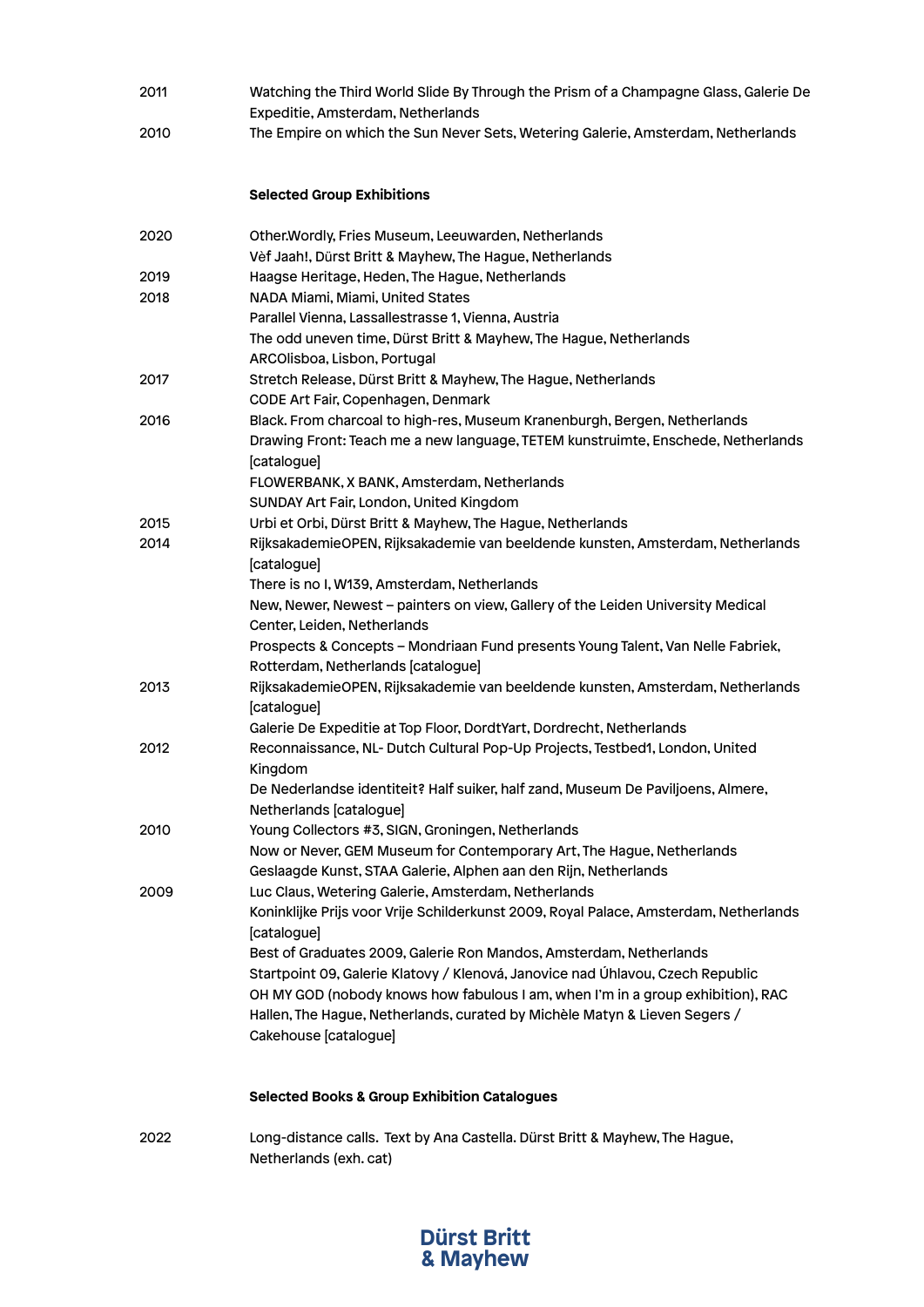| 2021 | What else is a tree but freedom. Text by Ana Castella. Dürst Britt & Mayhew, The Hague,<br>Netherlands (exh. cat)                                                                                                                         |
|------|-------------------------------------------------------------------------------------------------------------------------------------------------------------------------------------------------------------------------------------------|
| 2019 | An email correspondence between Paul Beumer and Adelheid Smit. Text by Adelheid<br>Smit. Dürst Britt & Mayhew, The Hague, Netherlands (exh. cat.)                                                                                         |
| 2017 | Being neither Close nor Aloof: On Paul Beumer's Recent Works. Text by Ching-Ling<br>Wang. Dürst Britt & Mayhew, The Hague, Netherlands (exh. cat)                                                                                         |
| 2016 | Drawing Front, Hedendaagse Tekeningen, Kunstvereniging/Drawing Centre<br>Diepenheim, Diepenheim, Netherlands (exh. cat.)                                                                                                                  |
|      | To capture the spirit of that what you want to depict. Text by Noor Mertens. Dürst Britt<br>& Mayhew, The Hague, Netherlands (exh. cat)                                                                                                   |
| 2015 | I won't have the luxury of seeing scenes like this much longer. Text by Merel van<br>Tilburg. Dürst Britt & Mayhew, The Hague, Netherlands (exh. cat)                                                                                     |
| 2014 | RijksakademieOPEN 2014. Rijksakademie, Amsterdam, Netherlands (exh. cat.)<br>Prospects & Concepts - Mondriaan Fund presents Young Talent. Texts by Birgit Donker<br>and Mirjam Westen. Mondriaan Fund, Amsterdam, Netherlands (exh. cat.) |
| 2013 | RijksakademieOPEN 2013. Texts by Hinde Haest. Rijksakademie,<br>Amsterdam, Netherlands (exh. cat.)                                                                                                                                        |
| 2012 | De Nederlandse identiteit? Half suiker, half zand. Edited by Hanne Hagenaars. Museum<br>De Paviljoens, Almere, Netherlands (exh. cat.)                                                                                                    |
| 2009 | Koninklijke Prijs voor Vrije Schilderkunst 2009. Text by Maria Barnas. Royal Palace<br>Amsterdam, Netherlands (exh. cat.)<br>OH MY GOD (nobody knows how fabulous I am, when I'm in a group exhibition), Text by                          |
|      | Michèle Matyn & Lieven Segers/Cakehouse (exh. cat.)                                                                                                                                                                                       |

## **Selected Bibliography**

| Acal, Federico. 'Special Feature: Liste 2021 (Part 1)', artviewer.org (26 September 2021)<br>[ill.] [online]                                                                         |
|--------------------------------------------------------------------------------------------------------------------------------------------------------------------------------------|
| Koomen, Kees. 'Frequently the woods are pink', chmkoome.wordpress.com (15)<br>November 2020) [ill.] [online]                                                                         |
| Hendrix, Niek. 'Dürst Britt & Mayhew; Paul Beumer & Alejandra Venegas - Frequently                                                                                                   |
| the woods are pink', lost-painters.nl (10 November 2020) [ill.] [online]                                                                                                             |
| Acal, Federico. 'Paul Beumer and Alejandra Venegas at Dürst Britt & Mayhew',<br>artviewer.org (29 October 2020) [ill.] [online]                                                      |
| Pieters, Albertus. 'Art in corona times 39. Alejandra Venegas & Paul Beumer',                                                                                                        |
| villanextdoor.wordpress.com (17 October 2020) [ill.] [online]                                                                                                                        |
| Nortier, Susan. 'Wonderlijke schoonheid én duistere dreiging', Het Financieele Dagblad<br>(10 October 2020)                                                                          |
| Borg, Lucette ter. 'Schelpen en slakkenhuizen als duizelingwekkend mozaïek', NRC                                                                                                     |
| Handelsblad (26 August 2020)                                                                                                                                                         |
| Acal, Federico. 'Vef Jaah! at Dürst Britt & Mayhew', artviewer.org (1 July 2020) [ill.]<br>[online]                                                                                  |
| Acal, Federico. 'Special Feature: ARCO Madrid 2019 (Part 2), artviewer.org (7 March<br>2019) [ill] [online]                                                                          |
| Torre, Elisa de la. 'ARCO: entre el circo y la belleza', democresia.es (4 March 2019)<br>[online]                                                                                    |
| Espinosa, Manuel. 'ARCOmadrid 2019: Un paseo por la feria sin perderse',<br>magazinefa.com (1 March 2019) [online]                                                                   |
| Bradl, Judith. 'Highlights not to be missed at Parallel Vienna 2018', atelierjudith.com (25<br>September 2018) [ill] [online]                                                        |
| Cheung, Sheryl. Art exhibition listings, Taipei Times (14 September 2018), p. 14 [ill.]<br>Steverlynck, Sam. 'Arco Lisboa: klein maar fijn', hart-magazine.be (21 May 2018) [online] |
|                                                                                                                                                                                      |

# **Dürst Britt & Mayhew**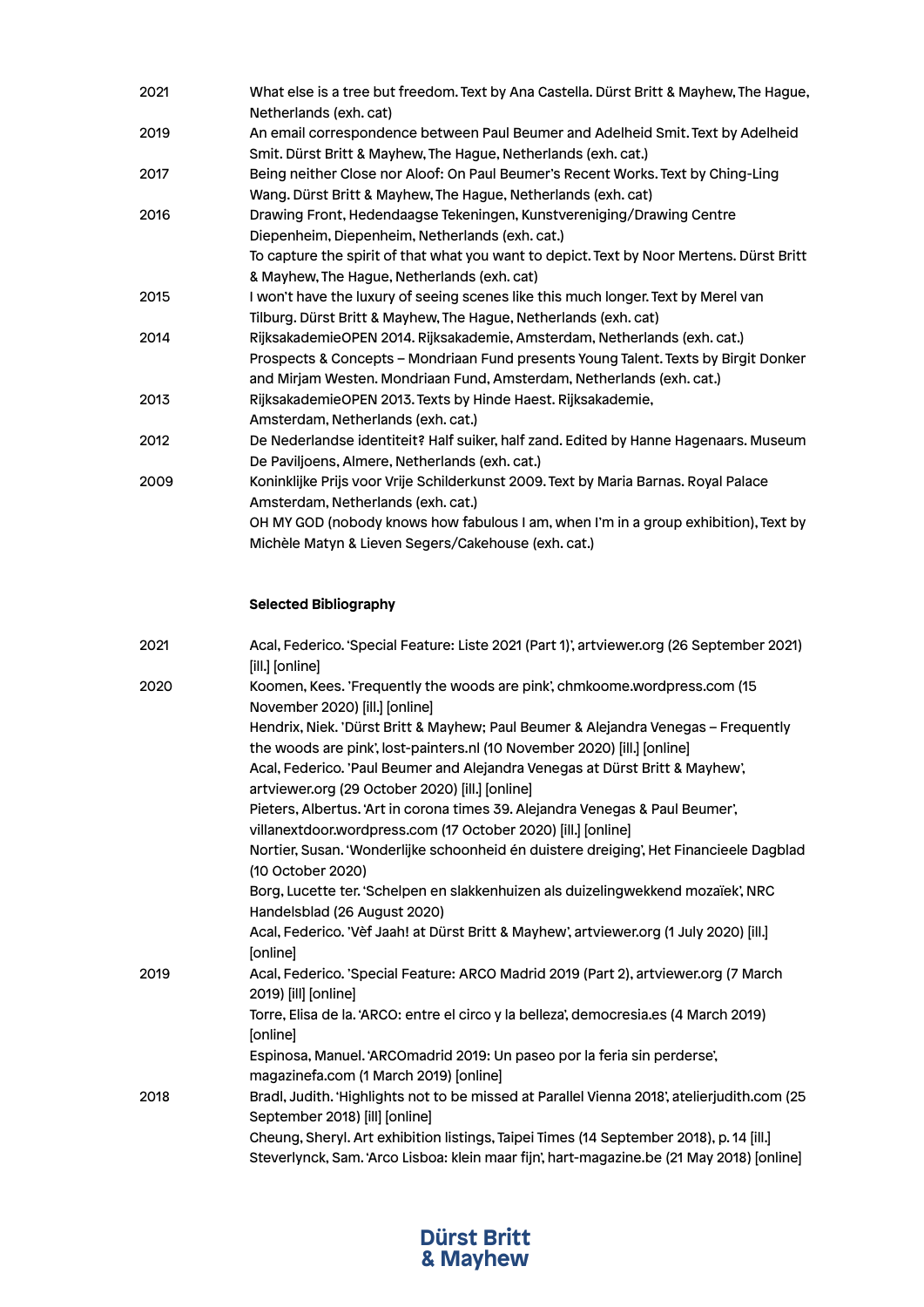|      | 'Jovens galerias de arte procuram afirmar - se com presença na ARCOlisboa', Diário de<br>Noticias, dn.pt (16 May 2018) [online] |
|------|---------------------------------------------------------------------------------------------------------------------------------|
| 2017 | Pieters, Albertus. 'Paul Beumer, The message of the flower is the flower',                                                      |
|      | villanextdoor.wordpress.com (10 October 2017) [ill.] [online]                                                                   |
|      | Pieters, Albertus. 'Over toewijding en natuurlijke processen',                                                                  |
|      |                                                                                                                                 |
|      | villalarepubblica.wordpress.com (8 October 2017) [ill.] [online]                                                                |
|      | Cate, Heske ten. 'Tips van smaakmakers', Vrij Nederland Cultuurgids (September 2017),<br>p. 69 [ill.]                           |
|      | Voors, Paul. 'Paul Beumer - Dürst Britt & Mayhew', kunstblijfteenraadsel.nl (29                                                 |
|      | September 2017) [ill.] [online]                                                                                                 |
|      | Koomen, Kees. 'The message of the flower is the flower', chmkoome.wordpress.com                                                 |
|      | (16 September 2017) [ill.] [online]                                                                                             |
|      | Dijksterhuis, Edo. 'Stretch Release', De Witte Raaf, edition 188 (July-August 2017) [ill.]                                      |
|      | Bosch, Jeroen. 'Stretch Release @ Dürst Britt & Mayhew', trendbeheer.com (26 May                                                |
|      | 2017) [ill.] [online]                                                                                                           |
|      | Pieters, Albertus. 'Stretch Release; Dürst Britt & Mayhew, The Hague',                                                          |
|      | villanextdoor.wordpress.com (21 May 2107) [ill.] [online]                                                                       |
|      | Cox, Steven. 'Dürst Britt & Mayhew, Stretch Release', huntedprojects.com [ill.] [online]                                        |
| 2016 | Bronwasser, Sacha. 'Dat zie je vaker: plastic-kunst', De Volkskrant (30 December 2016),                                         |
|      | p. V19                                                                                                                          |
|      | Huisman, Sanneke. 'Kranenburgh als rustpunt en wervelwind, in gesprek met Mariette                                              |
|      | Dölle', metropolism.com (21 December 2016) [online]                                                                             |
|      | 'Paul Beumer at Palais Schardt Goethe Pavillon', artviewer.org (7 June 2016) [ill.] [online]                                    |
|      | Wolf, Joke de. '12 highlights van de Amsterdam Art Fair', seeallthis.com (may 2016) [ill.]                                      |
|      | [online]                                                                                                                        |
|      | Mister Motley. 'Regenbogen op Amsterdam Art Fair', mistermotley.nl (26 May 2016) [ill.]                                         |
|      | [online]                                                                                                                        |
|      | Post, Niels. 'Amsterdam Art Fair 2016', trendbeheer.com (25 May 2016) [ill.] [online]                                           |
|      | Hendrix, Niek. 'Amsterdam Art Fair 2016', lost-painters.nl (25 May 2016) [ill.] [online]                                        |
|      | Seide, Susanne. 'Erste Ausstellung im Sinne von Anna Amalias Tafelrunden', Thüringer                                            |
|      | Allgemeine (20 May 2016) [ill.]                                                                                                 |
|      | Ruyters, Domeniek. 'Drawing Front', metropolism.com (15 April 2016) [ill.] [online]                                             |
|      | Seide, Susanne. 'Taiwanesin trägt Tafelrunden der Anna Amalia in die Gegenwart',                                                |
|      | Thüringer Allgemeine (8 April 2016)                                                                                             |
|      | Bosman, Ingrid. 'Tekenkunst wint terrein', Twentsche Courant Tubantia (24 March 2016)                                           |
| 2015 | Caricchi, Barbara. '5 giorni per l'arte', artivamente.it (November 2015) [online]                                               |
|      | Post, Niels. 'Art The Hague 2015', trendbeheer.com (10 October 2015) [ill.] [online]                                            |
|      | Mister Motley. 'Amsterdam Drawing 2015', mistermotley.nl (19 September 2015) [ill.]                                             |
|      | [online]                                                                                                                        |
|      | Wijers, Justin. 'Amsterdam Drawing 2015', trendbeheer.com (17 September 2015) [ill.]                                            |
|      | [online]                                                                                                                        |
|      | 'Paul Beumer at Dürst Britt & Mayhew', artviewer.org (2 July 2015) [ill.] [online]                                              |
|      | Oosterloo, Natasja. 'Hoogtij #41', artbooksandcoffee.nl (6 June 2015) [ill.] [online]                                           |
|      | Koomen, Kees. 'Hoogtij', chmkoome.wordpress.com (29 May 2015) [ill.] [online]                                                   |
|      | Bense, Lilian. 'Urbi et Orbi, Dürst Britt & Mayhew', metropolism.com (30 March 2015) [ill.]                                     |
|      | [online]                                                                                                                        |
|      | Pieters, Albertus. 'Mimicry. Urbi et Orbi, galerie Dürst Britt & Mayhew, Den Haag',                                             |
|      | villalarepubblica.wordpress.com (22 March 2015) [ill.] [online]                                                                 |
|      | Koomen, Kees. 'Dürst Britt & Mayhew', chmkoome.wordpress.com (14 February 2015)                                                 |
|      | [ill.] [online]                                                                                                                 |
|      | Vuuren, Nadia van en Glind, Gerda van de. 'Dürst Britt & Mayhew openen een galerie in                                           |
|      | Den Haag', kunstbeeld.nl (27 January 2015) [online]                                                                             |
| 2014 | 'Best of RijksakademieOPEN 2014', reprint:dna.com (1 December 2014) [ill.] [online]                                             |
|      |                                                                                                                                 |

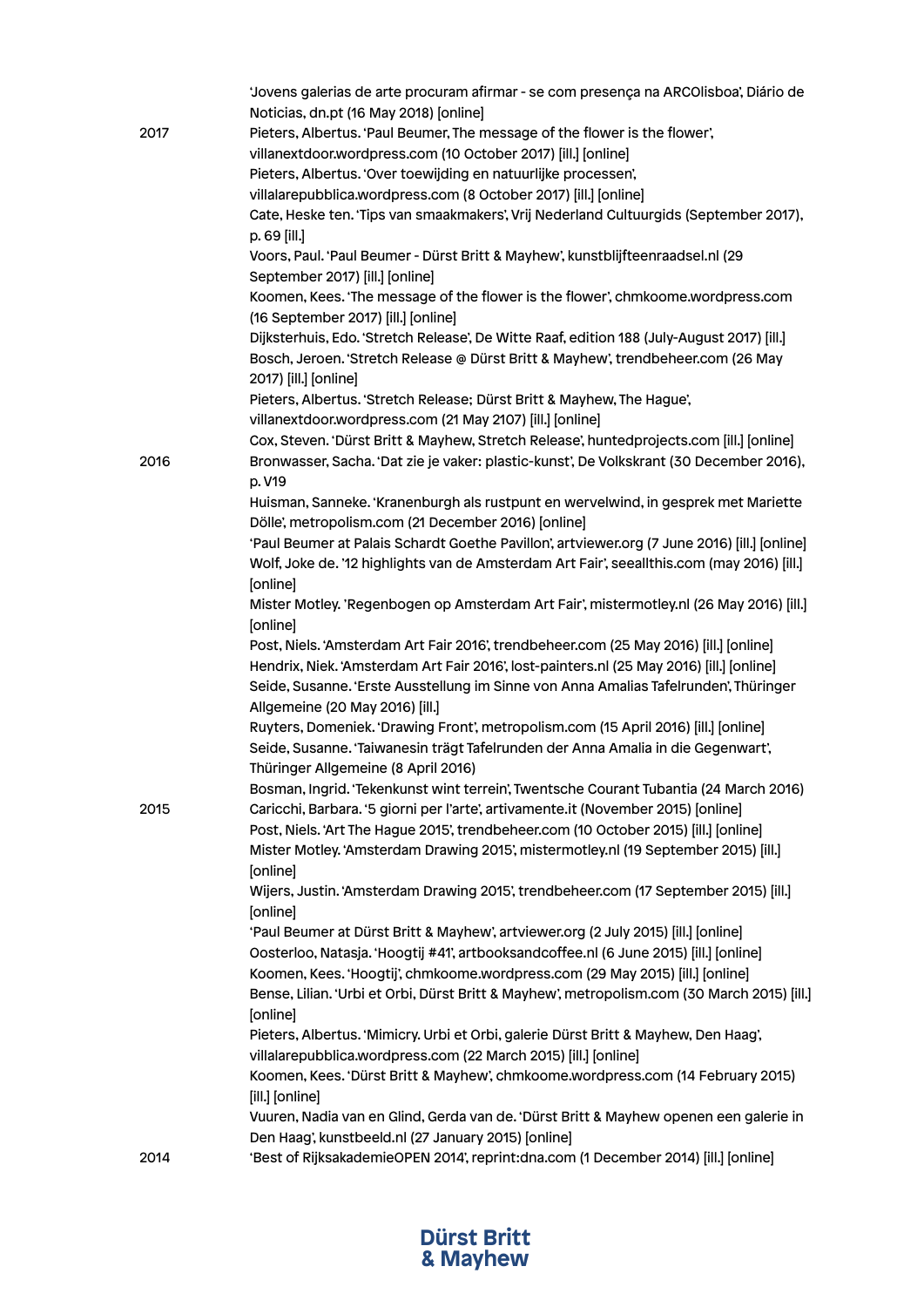|      | Ekker, Jan Pieter en Keijer, Kees. 'Amsterdam Art Weekend. Van noodgreep tot<br>succesverhaal', Het Parool (28 November 2014)                                                                                                       |
|------|-------------------------------------------------------------------------------------------------------------------------------------------------------------------------------------------------------------------------------------|
|      | Leeuwen, Anna van. 'RijksakademieOPEN 2014', kunstbeeld.nl (27 November 2014) [ill.]<br>[online]                                                                                                                                    |
|      | Hulshof, Lieneke. 'Rijksakademie', mistermotley.nl (27 November 2014) [ill.] [online]<br>Ruyters, Domeniek. 'RijksakademieOPEN 2014. Rings of Saturn', metropolism.com (26<br>November 2014) [ill.] [online]                        |
|      | Geerlings, Julia. 'Studio Visit: From Beyoncé to Benjamin', You Are Cordially Invited, The<br>Audacious Issue, no. 2 (2014), p. 55-70 [ill.]                                                                                        |
|      | Copier, Aquil. 'There is no I @ W139 (3)', trendbeheer.com (18 July 2014) [ill.] [online]<br>Kellner, Annegret:#2 You Are Cordially Invited', 5uur.wordpress.com (11 July 2014) [ill.]<br>[online]                                  |
|      | Koomen, Kees. 'There is no I', chmkoome.wordpress.com (7 July 2014) [ill.] [online]                                                                                                                                                 |
|      | Hendrix, Niek. 'Liste 2014', lostpainters.nl (18 June 2014) [ill.] [online]<br>Kaap, Vera van der. 'Beeldend werk van toptalenten in het LUMC', Leidsch Dagblad<br>(21 February 2014)                                               |
|      | Keijer, Kees. 'Abstract is weer helemaal terug, bewijzen Delaere en Bernadet', Het<br>Parool (7 January 2014)                                                                                                                       |
| 2013 | Post, Niels. 'CitizenM Rotterdam', trendbeheer.com (11 December 2013) [ill.] [online]<br>Hanauer, Taya. 'Two Dimensional Abstraction - Ran Zhang, Paul Beumer, Florian and                                                          |
|      | Michael Quistrebert', rijksakademie.tumblr.com (1 December 2013) [ill.] [online]<br>Hendrix, Niek. 'RijksakademieOPEN; Open Ateliers 2013', lostpainters.nl                                                                         |
|      | (27 November 2013) [ill.] [online]                                                                                                                                                                                                  |
|      | 'RijksakademieOPEN 2013', hoopdoopmagazine.com [ill.] [online]<br>Ineveld, Mart van. 'Dordtyart Werkt', blikvangen.nl (17 April 2013) [online]<br>'Talent under 35', DH/// Magazine, No. 3 (2013), p. 84-85, 90 [ill.]              |
|      | Koomen, Kees. 'Den Haag', chmkoome.wordpress.com (6 January 2013) [ill.] [online]<br>Post, Niels. 'Paul Beumer & Tim Breukers @ Walden Affairs', trendbeheer.com (4 January<br>2013) [ill.] [online]                                |
|      | De Grote Haagse Kunstkalender, 2013 [ill.]                                                                                                                                                                                          |
| 2012 | 'Vrijplaats', Tubelight, # 83 (November/December 2012) [ill.]                                                                                                                                                                       |
|      | Art in Court, 40 years of art in the Amsterdam District Court of Law [ill.]                                                                                                                                                         |
|      | Mister Motley, nr 32, Recente geschiedenis, pp. 10-11 [ill.]                                                                                                                                                                        |
| 2011 | Knols, Karolien. 'Voor kunst gewonnen', de Volkskrant (20 April 2012) [ill.]<br>Bertina, Daniël. 'Heer en meester van je eigen wereld', Het Parool (15 March 2011) [ill.]<br>'Galerie Voorkeur', NRC Handelsblad (25 February 2011) |
|      | Mayhew, Alexander. 'Bedropen keizers bij De Expeditie', Uitkrant, volume 45 # 6<br>(February 2011), p. 23 [ill.]                                                                                                                    |
| 2010 | Nuyten, Noor. 'De verzamelaar verleid(t)', Tubelight, #72 (January/February 2011) [ill.]<br>Mayhew, Alexander. 'Spotlight: Paul Beumer', Tubelight, #69 (July/August 2010) [ill.]                                                   |
|      | We Like Art, 'Sander van Deurzen', welikeart.nl (29 April 2010) [online]<br>Yarram, Yasmijn. 'Kunst van de dag: Paul Beumer', galeries.nl (22 April 2010) [ill.] [online]                                                           |
|      | Koomen, Kees. chmkoome.wordpress.com (5 March 2010) [ill.] [online]                                                                                                                                                                 |
|      | Dijk, Marianne van. 'Now or Never@GEM', kunstbeeld.nl (3 March 2010) [ill.] [online]                                                                                                                                                |
|      | 'Energie van aanstormende talenten', AD Haagsche Courant (2 March 2010)<br>Lingen, Eelco van der. 'Now or Never@ het Gem, Den Haag', trendbeheer.com<br>(22 February 2010) [ill.] [online]                                          |
|      | Besemer, Nynke. 'Now or Never is een dynamische tentoonstelling van jonge kunst',<br>cultuurbewust.nl (22 February 2010) [ill.] [online]                                                                                            |
|      | Burgzorg, Ricardo. 'Now or Never', myfirstartcollection.com (20 February 2010) [ill.]<br>[online]                                                                                                                                   |
|      | 'Cultureel supplement', NRC Handelsblad (19 February 2010)                                                                                                                                                                          |